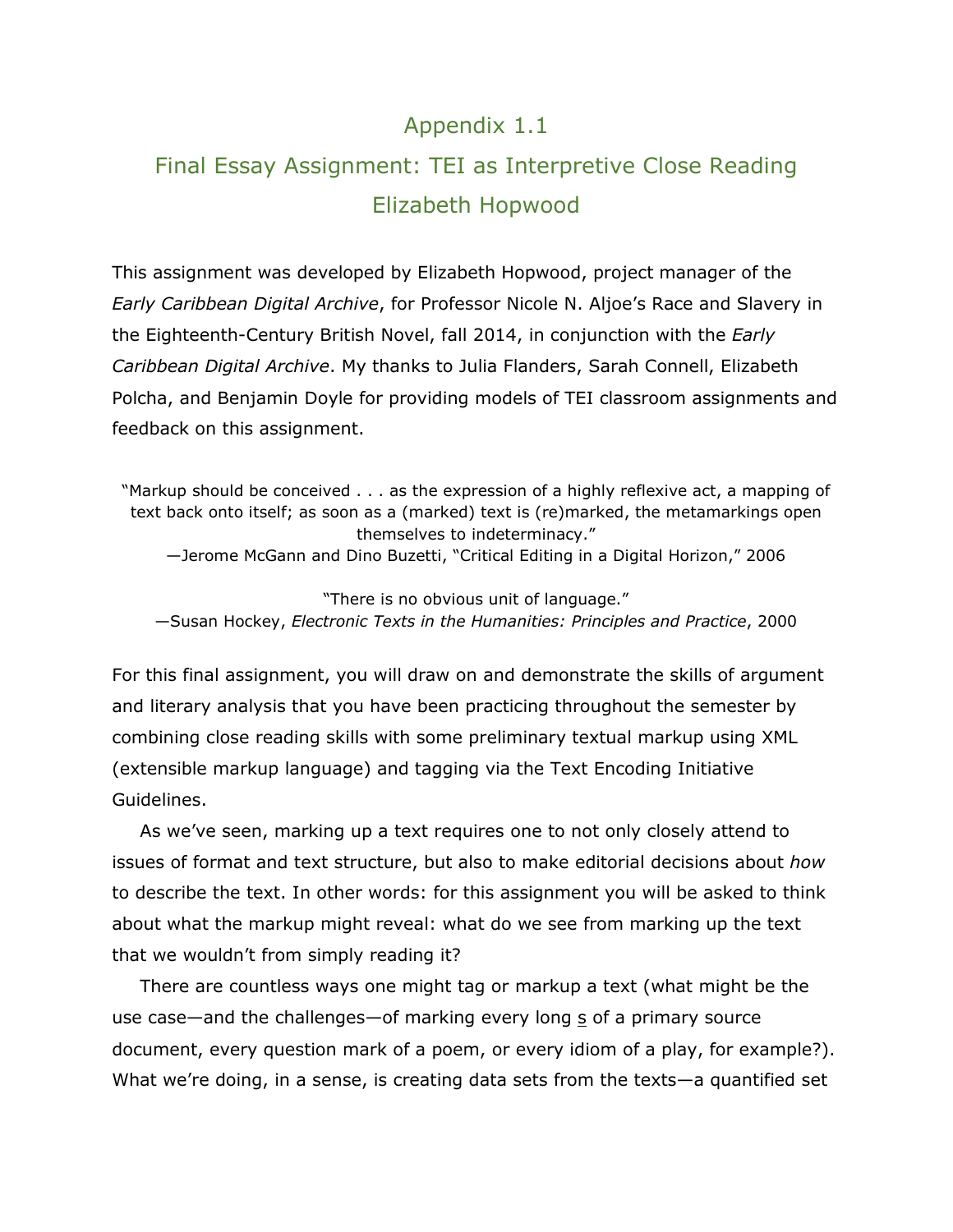of *somethings*. That is the first step. The next step (although you will find that these steps will be simultaneous and iterative) is to figure out: what does this data allow me to *do* or say about the text? In other words, how does this lead to an argument akin to one you might make in a traditional analytical essay? How does it lead to a new way of looking at the text that you were unable to see before?

The TEI allows you to identify structural elements (paragraphs, chapter headings, line groups) as well as interpretative features (metaphors, distinct uses of language, themes) of the text. These require editorial decision-making to determine what counts, what doesn't, when to start the tag, and when to close it. In creating a TEI document, you are not only describing the text as you see it; you are creating a new digital edition of it. This assignment will require you to think formally and creatively about what your digital edition represents.

## **Assignment Details**

For your assignment, you will mark up a portion of a text. Familiarity with the Text Encoding Initiative is necessary. We will have a couple of in-class labs where we will walk through the basics of how to get started. Document your process as your work in a change log for inclusion in the written reflection. First you will mark up the following:

### **Structural details**

- Paragraphs
- Section or chapter divisions
- Emphasized words

### **Content and Interpretive Markup**

- : places with proper names
- : places without proper names
- : people with proper names

Then you will determine additional features that YOU wish to tag, what data you want to collect, and what themes you want to make visible. You will do this by using the element with the attribute and a value that you will decide upon. The segment tag selects a specific piece of text, here associated with your choice of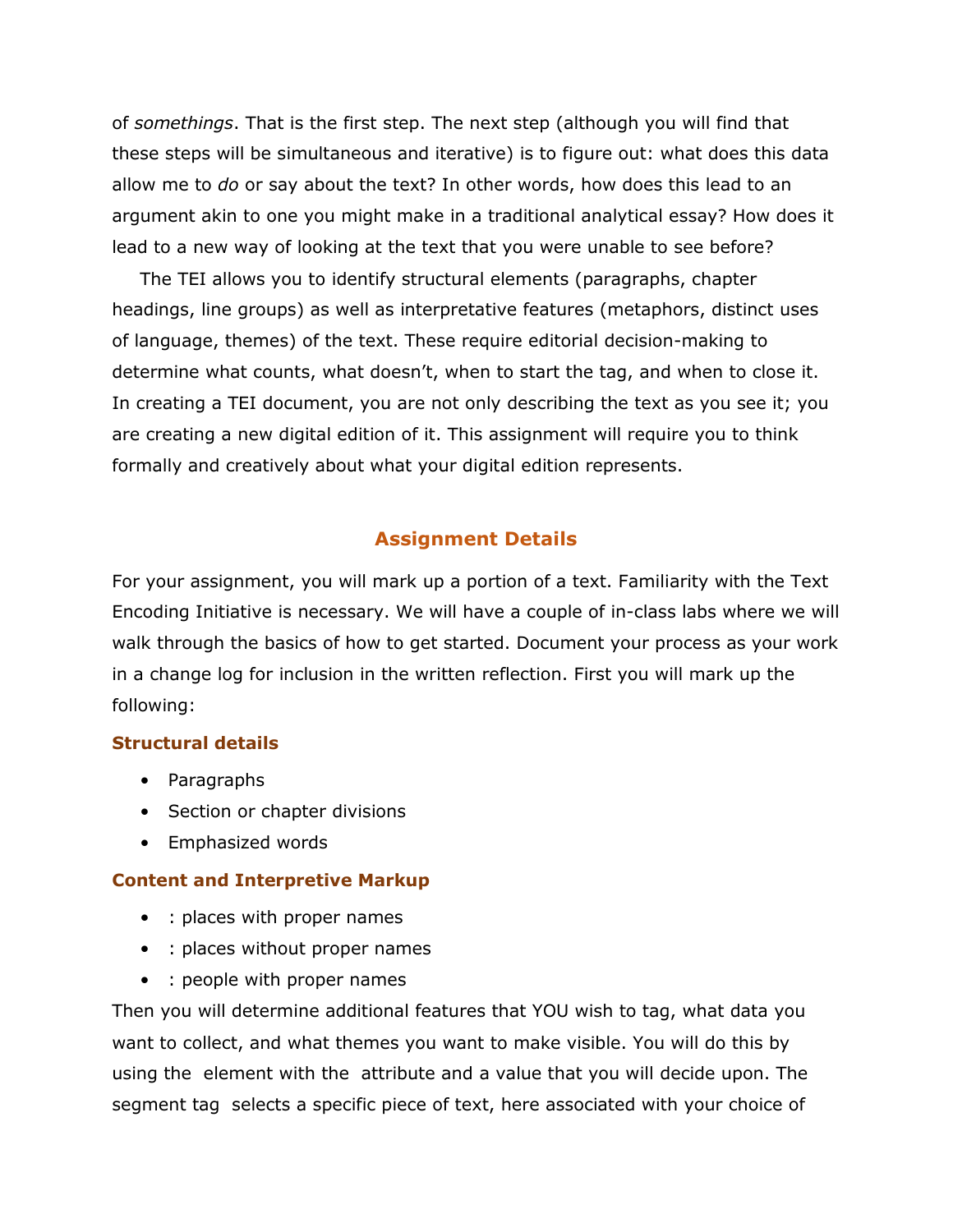analysis, specified by the attribute, ana=" . . . ". You can use this last tag for tropes or figurative language that you see occurring throughout the text (for example, or ). This tag is important for your project because it allows freedom to select words or phrases that you label descriptively.

Choose between two or three analytical strings () that seem especially interesting or significant to you. It will help if you conceive of this project from the idea level first: if you were to write a traditional literary analysis essay, what might you write about? What kind of argument are you interested in making? What would you look for as evidence within the text? What scenes are you drawn to? Start with the ideas first, then turn to the text to see how markup might help shape or make your argument. We will work together to transform your XML into an HTML page for viewing.

You will then write up a short reflection piece in which you discuss the decisions you made and what you and your readers can learn about the text via your encoding. What did you learn from doing this work that you didn't see from simply reading the text? What argument can you now make? How does the data help demonstrate your ideas?

Be as creative as you wish with your analytical strings. Here are some things you might be interested in tagging, but you do not have to select from this list:

- Food
- Plants and animals
- Ships
- Military allusions and references
- Embedded and interpellated narratives
- References to religion and religious groups
- Legal documents
- Nationality
- Military events
- Professions
- Labor
- Language and dialect
- Textile/sartorial